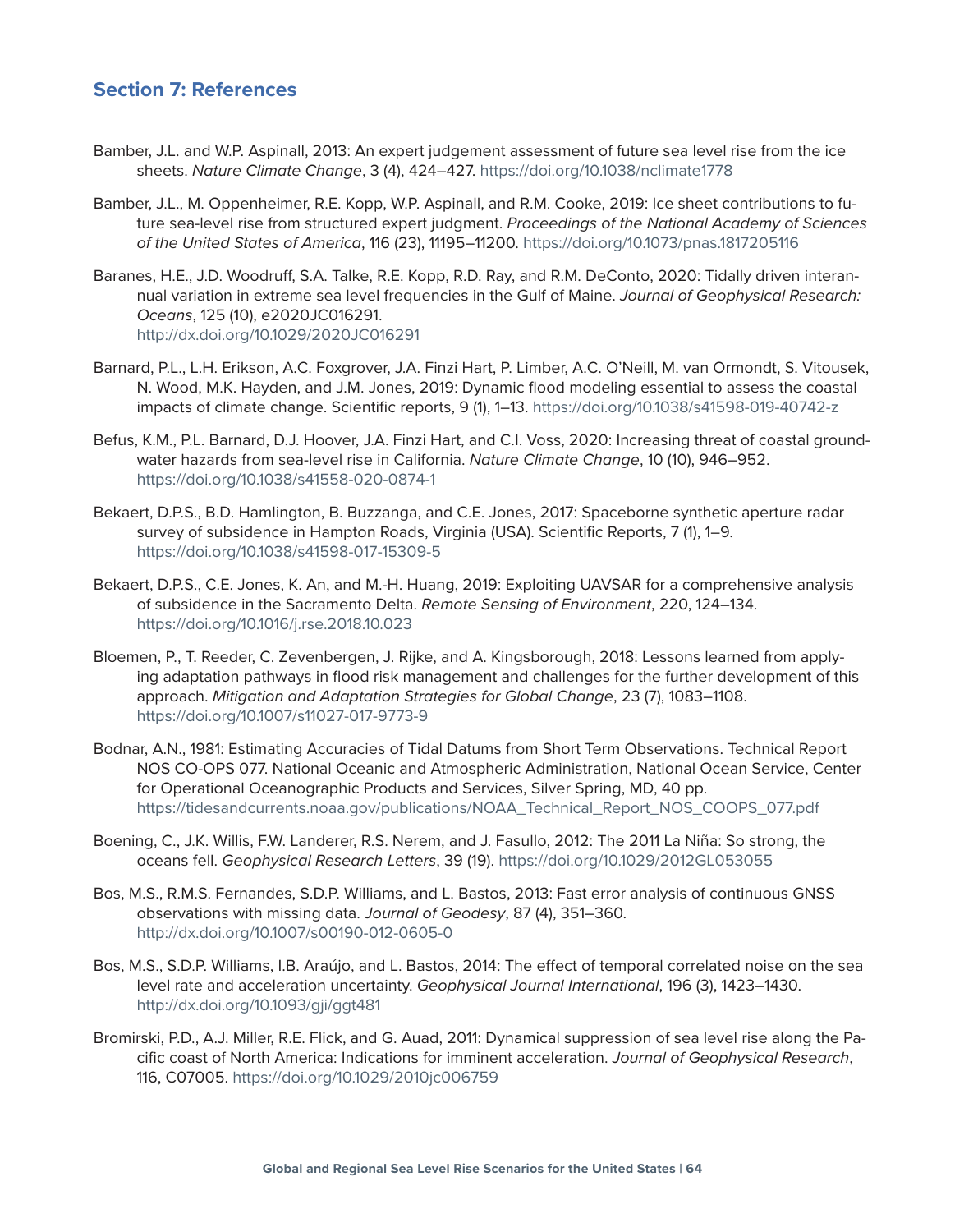- Buchanan, M.K., M. Oppenheimer, and R.E. Kopp, 2017: Amplification of flood frequencies with local sea level rise and emerging flood regimes. *Environmental Research Letters*, 12 (6), 064009. <https://doi.org/10.1088/1748-9326/aa6cb3>
- Buzzanga, B., D.P.S. Bekaert, B.D. Hamlington, and S.S. Sangha, 2020: Toward sustained monitoring of subsidence at the coast using InSAR and GPS: An application in Hampton Roads, Virginia. *Geophysical Research Letters*, 47 (18), e2020GL090013. <https://doi.org/10.1029/2020GL090013>
- Calafat, F.M., D.P. Chambers, and M.N. Tsimplis, 2012: Mechanisms of decadal sea level variability in the eastern North Atlantic and the Mediterranean Sea. *Journal of Geophysical Research: Oceans*, 117, C09022. <https://doi.org/10.1029/2012JC008285>
- Calafat, F.M. and M. Marcos, 2020: Probabilistic reanalysis of storm surge extremes in Europe. *Proceedings of the National Academy of Sciences*, 117 (4), 1877–1883. <http://dx.doi.org/10.1073/pnas.1913049117>

CCRM, 2019: Recommendations for Sea Level Rise Projections: A Report for the Governor's Coastal Climate Resiliency Plan. Center for Coastal Resources Management, Virginia institute of Marine Science, Gloucester Point, VA, 6 pp. [https://www.naturalresources.virginia.gov/media/governorvirginiagov/secretary-of-natural-resources/](https://www.naturalresources.virginia.gov/media/governorvirginiagov/secretary-of-natural-resources/images/1c.-Sea-level-rise-projections-for-Virginia-planning-purposes-(2)-FINAL-10_31.pdf) [images/1c.-Sea-level-rise-projections-for-Virginia-planning-purposes-\(2\)-FINAL-10\\_31.pdf](https://www.naturalresources.virginia.gov/media/governorvirginiagov/secretary-of-natural-resources/images/1c.-Sea-level-rise-projections-for-Virginia-planning-purposes-(2)-FINAL-10_31.pdf)

- Chao, B.F., Y.-H. Wu, and Y.S. Li, 2008: Impact of artificial reservoir water impoundment on global sea level. *Science*, 320 (5873), 212–214. <https://doi.org/10.1126/science.1154580>
- Church, J.A., P.U. Clark, A. Cazenave, J.M. Gregory, S. Jevrejeva, A. Levermann, M.A. Merrifield, G.A. Milne, R.S. Nerem, P.D. Nunn, A.J. Payne, W.T. Pfeffer, D. Stammer and A.S. Unnikrishnan, 2013: Sea Level Change. In: *Climate Change 2013: The Physical Science Basis. Contribution of Working Group I to the Fifth Assessment Report of the Intergovernmental Panel on Climate Change* [Stocker, T.F., D. Qin, G.-K. Plattner, M. Tignor, S.K. Allen, J. Boschung, A. Nauels, Y. Xia, V. Bex and P.M. Midgley (eds.)]. Cambridge University Press, Cambridge, United Kingdom and New York, NY, USA [https://www.ipcc.ch/site/assets/uploads/2018/02/WG1AR5\\_Chapter13\\_FINAL.pdf](https://www.ipcc.ch/site/assets/uploads/2018/02/WG1AR5_Chapter13_FINAL.pdf
)
- Coles, S., 2001: *An Introduction to Statistical Modeling of Extreme Values*. Springer-Verlag, London, 224 pp.
- Coles, S.G., and M.J. Dixon, 1999: Likelihood-based inference for extreme value models. *Extremes*, 2, 5–23. <https://doi.org/10.1023/A:1009905222644>
- Cooley, D., 2013: Return periods and return levels under climate change. In: *Extremes in a Changing Climate*. AghaKouchak, A., D. Easterling, K. Hsu, S. Schubert, and S. Sorooshian, Eds. Springer, Dordrecht, Netherlands, 97–114.
- Dalrymple, T. (1960). Flood Frequency Analyses, Manual of Hydrology: Part 3. U.S. Geological Survey Water-Supply Paper 1543-A. U.S. Geological Survey, Reston, VA, 86 pp. [https://doi.org/10.3133/ws](https://doi.org/10.3133/wsp1543A)[p1543A](https://doi.org/10.3133/wsp1543A)
- Dangendorf, S., C. Hay, F.M. Calafat, M. Marcos, C.G. Piecuch, K. Berk, and J. Jensen, 2019: Persistent acceleration in global sea-level rise since the 1960s. *Nature Climate Change*, 9 (9), 705–710. <https://doi.org/10.1038/s41558-019-0531-8>
- DeConto, R.M., D. Pollard, R.B. Alley, I. Velicogna, E. Gasson, N. Gomez, S. Sadai, A. Condron, D.M. Gilford, E.L. Ashe, R.E. Kopp, D. Li, and A. Dutton, 2021: The Paris Climate Agreement and future sea-level rise from Antarctica. *Nature*, 593 (7857), 83–89.<https://doi.org/10.1038/s41586-021-03427-0>
- Dokka, R.K., 2011: The role of deep processes in late 20th century subsidence of New Orleans and coastal areas of southern Louisiana and Mississippi. *Journal of Geophysical Research*, 116, B06403. <https://doi.org/10.1029/2010JB008008>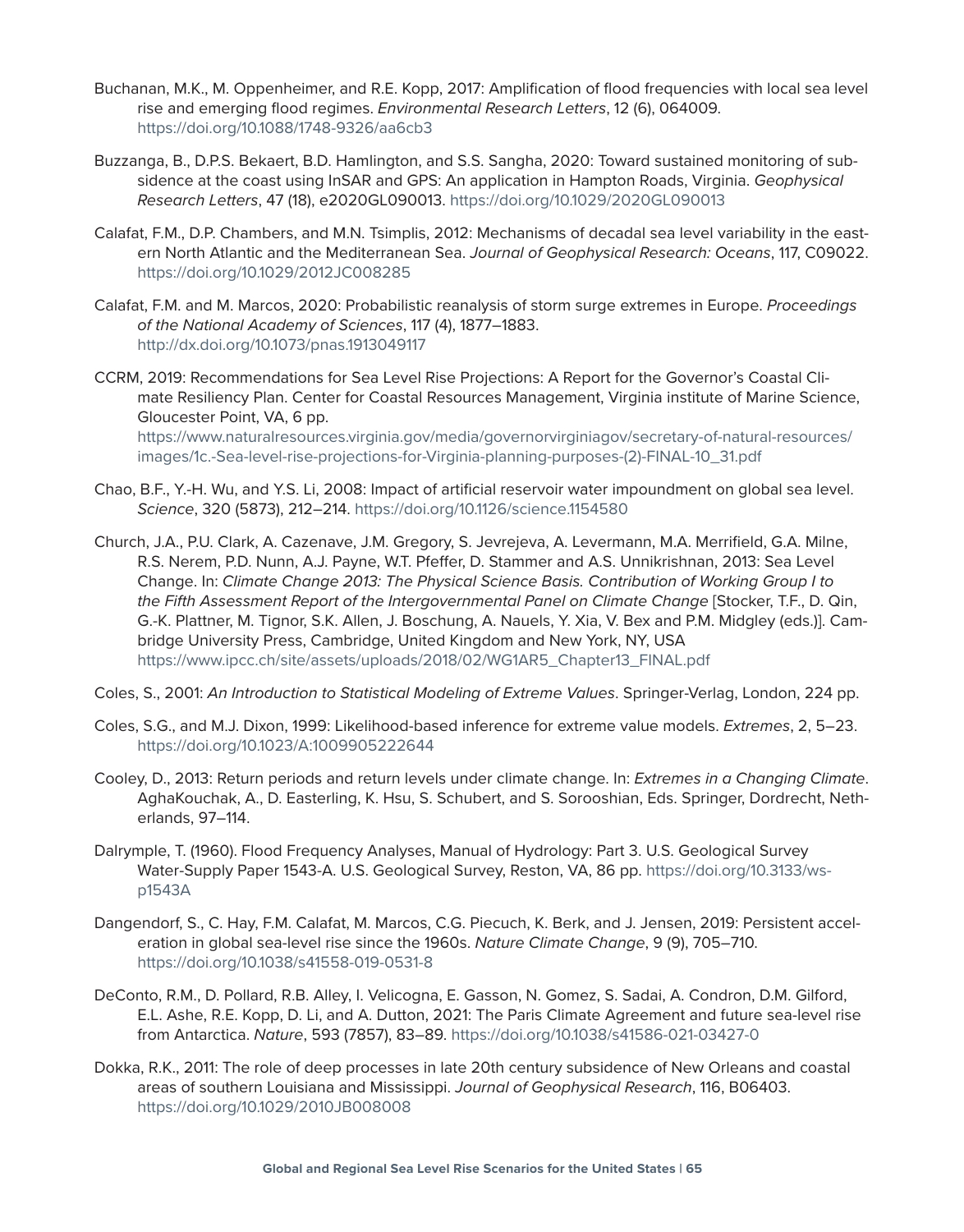- Edwards, T.L., S. Nowicki, B. Marzeion, R. Hock, H. Goelzer, H. Seroussi, N.C. Jourdain,D.A. Slater, F.E. Turner, C.J. Smith, C.M. McKenna, E. Simon, A. Abe-Ouchi, J.M. Gregory, E. Larour, W.H. Lipscomb, A.J. Payne, A. Shepherd, C. Agosta, P. Alexander, T. Albrecht, B. Anderson, X. Asay-Davis, A. Aschwanden, A. Barthel, A. Bliss, R. Calov, C. Chambers, N. Champollion, Y. Choi, R. Cullather, J. Cuzzone, C. Dumas, D. Felikson, X. Fettweis, K. Fujita, B.K. Galton-Fenzi, R. Gladstone, N.R. Golledge, R. Greve, T. Hattermann, M.J. Hoffman, A. Humbert, M. Huss, P. Huybrechts, W. Immerzeel, T. Kleiner, P. Kraaijenbrink, S. Le clec'h, V. Lee, G.R. Leguy, C.M. Little, D.P. Lowry, J.-H. Malles, D.F. Martin, F. Maussion, M. Morlighem, J.F. O'Neill, I. Nias, F. Pattyn, T. Pelle, S.F. Price, A. Quiquet, V. Radić, R. Reese, D.R. Rounce, M. Rückamp, A. Sakai, C. Shafer, N.-J. Schlegel, S. Shannon, R.S. Smith, F. Straneo, S. Sun, L. Tarasov, L.D. Trusel, J. Van Breedam, R. van de Wal, M. van den Broeke, R. Winkelmann, H. Zekollari, C. Zhao, T. Zhang, and T. Zwinger, 2021: Projected land ice contributions to twenty-first-century sea level rise. *Nature*, 593 (7857), 74–82. [https://doi.org/10.1038/s41586-021-](https://doi.org/10.1038/s41586-021-03302-y) [03302-y](https://doi.org/10.1038/s41586-021-03302-y)
- Eggleston, J. and J. Pope, 2013: Land Subsidence and Relative Sea-Level Rise in the Southern Chesapeake Bay Region. Circular 1392. U.S. Geological Survey, Reston, VA, 30 pp.,<http://dx.doi.org/10.3133/cir1392>
- EPA, 1995a: Combined Sewer Overflows: Guidance for Long-Term Control Plan. EPA/832-B-95-002. U.S. Environmental Protection Agency, Office of Wastewater Management, Washington, DC, 201 pp. [https://www.epa.gov/sites/default/files/2015-10/documents/owm0272\\_0.pdf](https://www.epa.gov/sites/default/files/2015-10/documents/owm0272_0.pdf)
- EPA, 1995b: Combined Sewer Overflows: Guidance for Nine Minimum Controls. EPA 832-B-95-003. U.S. Environmental Protection Agency, Office of Wastewater Management, Washington, DC, 69 pp. [https://www.epa.gov/sites/default/files/2015-10/documents/owm0030\\_2.pdf](https://www.ipcc.ch/site/assets/uploads/2018/02/WG1AR5_Chapter13_FINAL.pdf)
- Farrell, W.E. and J.A. Clark, 1976: On postglacial sea level. *Geophysical Journal International*, 46 (3), 647–667.<https://doi.org/10.1111/j.1365-246X.1976.tb01252.x>.
- Fasullo, J. T., Boening, C., Landerer, F. W., & Nerem, R. S. (2013). Australia's unique influence on global sea level in 2010–2011. Geophysical Research Letters, 40 (16), 4368–4373. <https://doi.org/10.1002/grl.50834>
- Fasullo, J.T. and R.S. Nerem, 2018: Altimeter-era emergence of the patterns of forced sea-level rise in climate models and implications for the future. *Proceedings of the National Academy of Sciences*, 115 (51), 12944–12949.<https://doi.org/10.1073/pnas.1813233115>
- FEMA, 2016a: Guidance for Flood Risk Analysis Mapping: Coastal Flood Frequency and Extreme Value Analysis. Guidance Document 76. Federal Emergency Management Agency, Hyattsville, MD, 22 pp. [https://www.fema.gov/sites/default/files/2020-02/Coastal\\_Flood\\_Frequency\\_and\\_Extreme\\_Value\\_](https://www.fema.gov/sites/default/files/2020-02/Coastal_Flood_Frequency_and_Extreme_Value_Analysis_Guidance_Nov_2016.pdf) [Analysis\\_Guidance\\_Nov\\_2016.pdf](https://www.fema.gov/sites/default/files/2020-02/Coastal_Flood_Frequency_and_Extreme_Value_Analysis_Guidance_Nov_2016.pdf)
- FEMA, 2016b: Guidance for Flood Risk Analysis Mapping: Statistical Simulation Methods. Guidance Document 77. Federal Emergency Management Agency, Hyattsville, MD, 37 pp. [https://www.fema.gov/sites/](https://www.fema.gov/sites/default/files/documents/fema_coastal-statistical-simulation-methods_nov-2016.pdf) [default/files/documents/fema\\_coastal-statistical-simulation-methods\\_nov-2016.pdf](https://www.fema.gov/sites/default/files/documents/fema_coastal-statistical-simulation-methods_nov-2016.pdf)
- Fox-Kemper, B., H.T. Hewitt, C. Xiao, G. Aðalgeirsdóttir, S.S. Drijfhout, T.L. Edwards, N.R. Golledge, M. Hemer, R.E. Kopp, G. Krinner, A. Mix, D. Notz, S. Nowicki, I.S. Nurhati, L. Ruiz, J.-B. Sallée, A.B.A. Slangen, and Y. Yu, 2021: Ocean, Cryosphere and Sea Level Change. In: *Climate Change 2021: The Physical Science Basis. Contribution of Working Group I to the Sixth Assessment Report of the Intergovernmental Panel on Climate Change* [MassonDelmotte, V., P. Zhai, A. Pirani, S.L. Connors, C. Péan, S. Berger, N. Caud, Y. Chen, L. Goldfarb, M.I. Gomis, M. Huang, K. Leitzell, E. Lonnoy, J.B.R. Matthews, T.K. Maycock, T. Waterfield, O. Yelekçi, R. Yu, and B. Zhou (eds.)]. Cambridge University Press. In Press. <https://www.ipcc.ch/report/ar6/wg1/>
- Frau, R., M. Andreewsky, and P. Bernardara, 2018: The use of historical information for regional frequency analysis of extreme skew surge. *Natural Hazards and Earth System Sciences*, 18 (3), 949–962. <https://doi.org/10.5194/nhess-18-949-2018>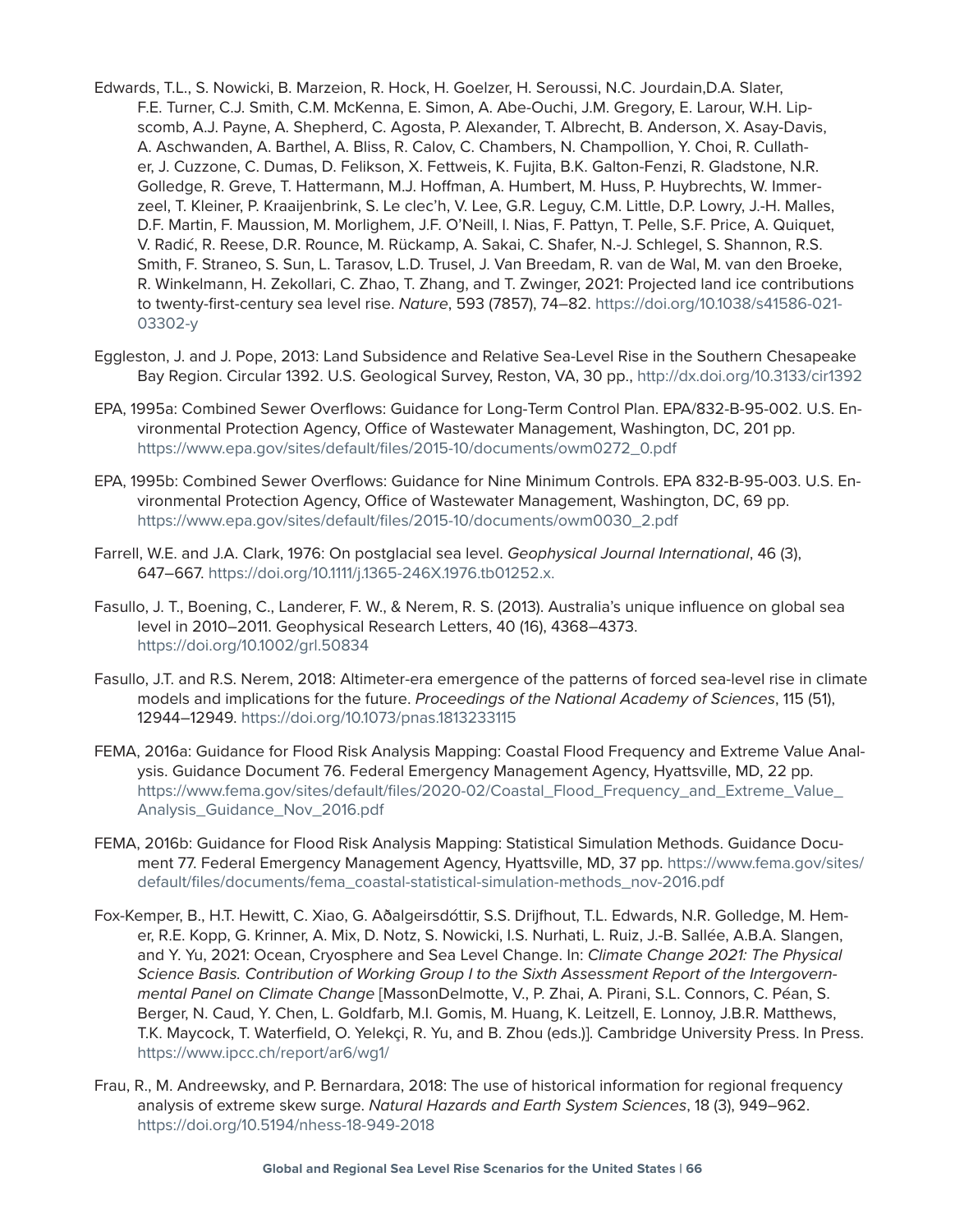- Frederikse, T., K. Simon, C.A. Katsman, and R. Riva, 2017: The sea-level budget along the Northwest Atlantic coast: GIA, mass changes, and large-scale ocean dynamics. *Journal of Geophysical Research: Oceans*, 122, 5486–5501. <https://doi.org/10.1002/2017JC012699>
- Frederikse, T., F. Landerer, L. Caron, S. Adhikari, D. Parkes, V.W. Humphrey, S. Dangendorf, P. Hogarth, L. Zanna, L. Cheng, and Y.-H. Wu, 2020: The causes of sea-level rise since 1900. *Nature*, 584 (7821), 393–397. <https://doi.org/10.1038/s41586-020-2591-3>
- Fu, X., 2020: Measuring local sea-level rise adaptation and adaptive capacity: A national survey in the United States. *Cities*, 102, 102717. [https://doi.org/10.1016/j.cities.2020.102717.](https://doi.org/10.1016/j.cities.2020.102717)
- Garner, G.G., T. Hermans, R.E. Kopp, A.B.A. Slangen, T.L. Edwards, A. Levermann, S. Nowikci, M.D. Palmer, C. Smith, B. Fox-Kemper, H.T. Hewitt, C. Xiao, G. Aðalgeirsdóttir, S.S. Drijfhout, T.L. Edwards, N.R. Golledge, M. Hemer, R.E. Kopp, G. Krinner, A. Mix, D. Notz, S. Nowicki, I. S. Nurhati, L. Ruiz, J-B. Sallée, Y. Yu, L. Hua, T. Palmer, and B. Pearson, 2021. IPCC AR6 Sea-Level Rise Projections. Version 20210809. PO.DAAC, CA, USA. Dataset accessed [2021-09-01]. <https://podaac.jpl.nasa.gov/announcements/2021-08-09-Sea-level-projections-from-the-IPCC-6th>
- Gill, S., G. Hovis, K. Kriner, and M. Michalski, 2014: Implementation of Procedures for Computation of Tidal Datums in Areas with Anomalous Trends of Relative Mean Sea Level. NOAA Technical Report NOS CO-OPS 068. National Oceanic and Atmospheric Administration, National Ocean Service, Silver Spring, MD, 58 pp.

[https://tidesandcurrents.noaa.gov/publications/NOAA\\_Technical\\_Report\\_NOS\\_COOPS\\_68.pdf](https://tidesandcurrents.noaa.gov/publications/NOAA_Technical_Report_NOS_COOPS_68.pdf)

- Guza, R.T. and E.B. Thornton, 1982: Swash oscillations on a natural beach. *Journal of Geophysical Research*, 87 (C1), 483–491. <https://doi.org/10.1029/JC087iC01p00483>
- Haasnoot, M., J.H. Kwakkel, W.E. Walker, and J. ter Maat, 2013: Dynamic adaptive policy pathways: A method for crafting robust decisions for a deeply uncertain world. *Global Environmental Change*, 23 (2), 485–498. <https://doi.org/10.1016/j.gloenvcha.2012.12.006>
- Haasnoot, M., S. Brown, P. Scussolini, J.A. Jimenez, A.T. Vafeidis, and R.J. Nicholls, 2019: Generic adaptation pathways for coastal archetypes under uncertain sea-level rise. *Environmental Research Communications*, 1 (7), 071006. <https://doi.org/10.1088/2515-7620/ab1871>
- Habel, S., C.H. Fletcher, T.R. Anderson, and P.R. Thompson, 2020: Sea-level rise induced multi-mechanism flooding and contribution to urban infrastructure failure. *Scientific Reports*, 10 (1), 3796. <http://dx.doi.org/10.1038/s41598-020-60762-4>
- Hall, J.A., S. Gill, J. Obeysekera, W. Sweet, K. Knuuti, and J. Marburger, 2016: Regional Sea Level Scenarios for Coastal Risk Management: Managing the Uncertainty of Future Sea Level Change and Extreme Water Levels for Department of Defense Coastal Sites Worldwide. U.S. Department of Defense, Strategic Environmental Research and Development Program, Alexandria, VA, 224 pp. [https://climateandsecurity.files.wordpress.com/2014/01/regional-sea-level-scenarios-for-coast](https://climateandsecurity.files.wordpress.com/2014/01/regional-sea-level-scenarios-for-coastal-risk-management_managing-uncertainty-of-future-sea-level-change-and-extreme-water-levels-for-department-of-defense.pdf)[al-risk-management\\_managing-uncertainty-of-future-sea-level-change-and-extreme-water-levels-for](https://climateandsecurity.files.wordpress.com/2014/01/regional-sea-level-scenarios-for-coastal-risk-management_managing-uncertainty-of-future-sea-level-change-and-extreme-water-levels-for-department-of-defense.pdf)[department-of-defense.pdf](https://climateandsecurity.files.wordpress.com/2014/01/regional-sea-level-scenarios-for-coastal-risk-management_managing-uncertainty-of-future-sea-level-change-and-extreme-water-levels-for-department-of-defense.pdf)
- Hall, J.W., H. Harvey, and L.J. Manning, 2019: Adaptation thresholds and pathways for tidal flood risk management in London. *Climate Risk Management*, 24, 42–58.<https://doi.org/10.1016/j.crm.2019.04.001>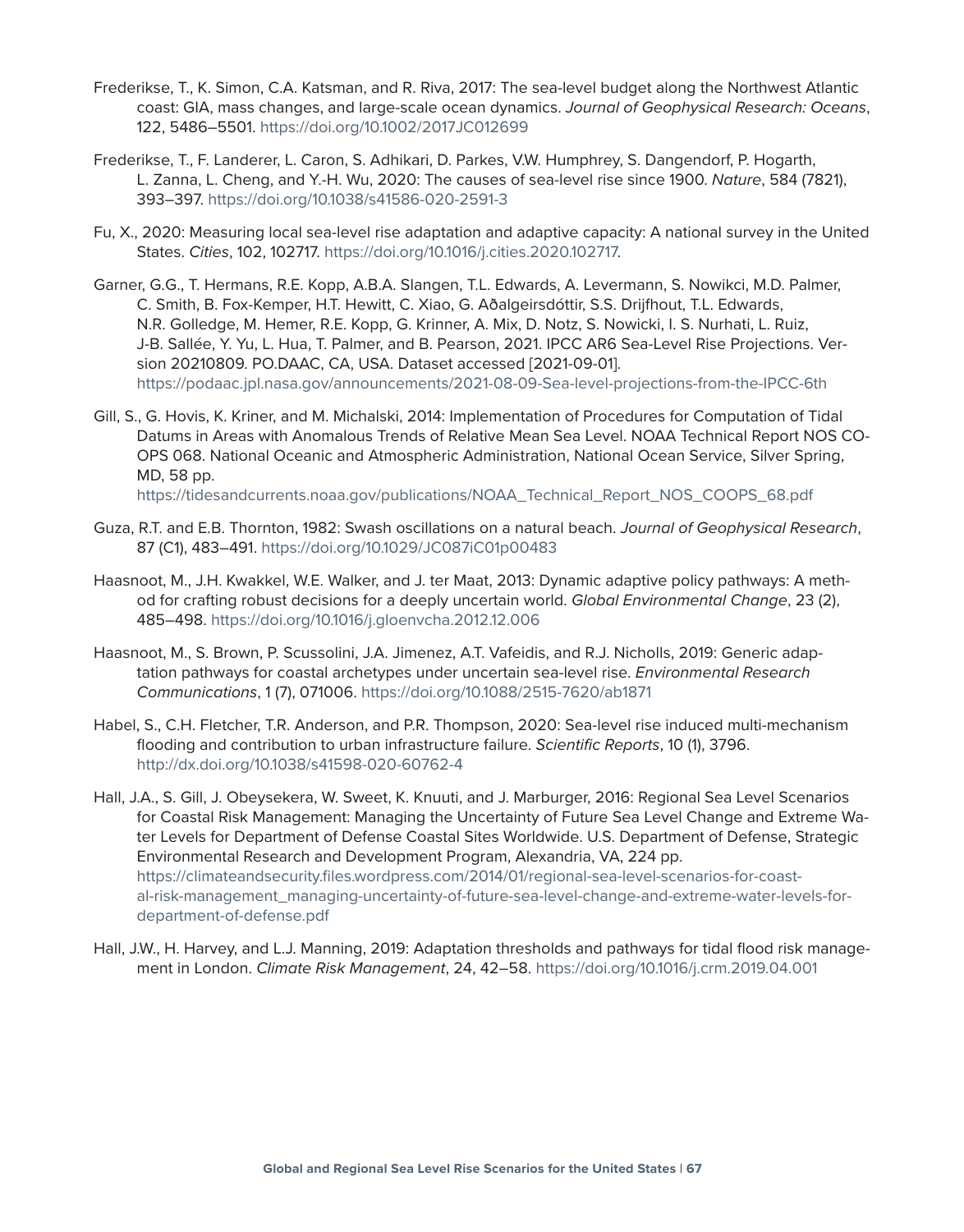- Hamlington, B.D., A.S. Gardner, E. Ivins, J.T.M. Lenaerts, J.T. Reager, D.S. Trossman, E.D. Zaron, S. Adhikari, A. Arendt, A. Aschwanden, B.D. Beckley, D.P.S. Bekaert, G. Blewitt, L. Caron, D.P. Chambers, H.A. Chandanpurkar, K. Christianson, B. Csatho, R.I. Cullather, R.M. DeConto, J.T. Fasullo, T. Frederikse, J.T. Freymueller, D.M. Gilford, M. Girotto, W.C. Hammond, R. Hock, N. Holschuh, R.E. Kopp, F. Landerer, E. Larour, D. Menemenlis, M. Merrifield, J.X. Mitrovica, R.S. Nerem, I.J. Nias, V. Nieves, S. Nowicki, K. Pangaluru, C.G. Piecuch, R.D. Ray, D.R. Rounce, N.-J. Schlegel, H. Seroussi, M. Shirzaei, W.V. Sweet, I. Velicogna, N. Vinogradova, T. Wahl, D.N. Wiese, and M.J. Willis, 2020a: Understanding of contemporary regional sea-level change and the implications for the future. *Reviews of Geophysics*, 58 (3), e2019RG000672.<https://doi.org/10.1029/2019RG000672>
- Hamlington, B.D., C.G. Piecuch, J.T. Reager, H. Chandanpurkar, T. Frederikse, R.S. Nerem, J.T. Fasullo, and S.-H. Cheon, 2020b: Origin of interannual variability in global mean sea level. *Proceedings of the National Academy of Sciences*, 117 (25), 13983.<http://dx.doi.org/10.1073/pnas.1922190117>
- Hamlington, B.D., T. Frederikse, P.R. Thompson, J.K. Willis, R.S. Nerem, and J.T. Fasullo, 2021: Past, present, and future Pacific sea-level change. *Earth's Future*, 9 (4), e2020EF001839. <https://doi.org/10.1029/2020EF001839>
- Hammond, W.C., G. Blewitt, C. Kreemer, and R.S. Nerem, 2021: GPS imaging of global vertical land motion for studies of sea level rise. *Journal of Geophysical Research: Solid Earth*, 126 (7), e2021JB022355. <https://doi.org/10.1029/2021JB022355>
- Hawley, W.B., C.C. Hay, J.X. Mitrovica, and R.E. Kopp., 2020: A spatially variable time series of sea level change due to artificial water impoundment. *Earth's Future*, 8 (7), e2020EF001497. <https://doi.org/10.1029/2020EF001497>
- Hemer, Mark A., Y. Fan, N. Mori, A. Semedo, and X.L. Wang, 2013: Projected changes in wave climate from a multi-model ensemble. *Nature Climate Change*, 3 (5), 471–476. <https://doi.org/10.1038/nclimate1791>
- Hinkel, J., J.C.J.H. Aerts, S. Brown, J.A. Jiménez, D. Lincke, R.J. Nicholls, P. Scussolini, A. Sanchez-Arcilla, A. Vafeidis, and K.A. Addo, 2018: The ability of societies to adapt to twenty-first-century sea-level rise. *Nature Climate Change*, 8 (7), 570–578. <https://doi.org/10.1038/s41558-018-0176-z>
- Hosking, J.R.M. and J. R. Wallis, 1997: *Regional Frequency Analysis: An Approach Based on L-Moments*. Cambridge University Press, Cambridge, U.K, 224 pp.
- IPCC, 2021a: Climate Change 2021: *The Physical Science Basis. Contribution of Working Group I to the Sixth Assessment Report of the Intergovernmental Panel on Climate Change* [Masson-Delmotte, V., P. Zhai, A. Pirani, S.L. Connors, C. Péan, S. Berger, N. Caud, Y. Chen, L. Goldfarb, M.I. Gomis, M. Huang, K. Leitzell, E. Lonnoy, J.B.R. Matthews, T.K. Maycock, T. Waterfield, O. Yelekçi, R. Yu, and B. Zhou (eds.)]. Cambridge University Press. In Press.<https://www.ipcc.ch/report/ar6/wg1/>
- IPCC, 2021b: *Summary for Policymakers. In: Climate Change 2021: The Physical Science Basis. Contribution of Working Group I to the Sixth Assessment Report of the Intergovernmental Panel on Climate Change* [MassonDelmotte, V., P. Zhai, A. Pirani, S.L. Connors, C. Péan, S. Berger, N. Caud, Y. Chen, L. Goldfarb, M.I. Gomis, M. Huang, K. Leitzell, E. Lonnoy, J.B.R. Matthews, T.K. Maycock, T. Waterfield, O. Yelekçi, R. Yu, and B. Zhou (eds.)]. Cambridge University Press. In Press.<https://www.ipcc.ch/report/ar6/wg1/>
- Karegar, M.A., T.H. Dixon, and S.E. Engelhart, 2016: Subsidence along the Atlantic Coast of North America: Insights from GPS and late Holocene relative sea level data. *Geophysical Research Letters*, 43, 3126– 3133.<https://doi.org/10.1002/2016GL068015>
- King, D., D. Schrag, Z. Dadi, Q. Ye, and A. Gosh, 2015: Climate Change: A Risk Assessment. Hynard, J. and T. Rodger, Eds. Centre for Science and Policy, Cambridge, UK, 154 pp. [www.csap.cam.ac.uk/projects/climate-change-risk-assessment/](https://www.csap.cam.ac.uk/projects/climate-change-risk-assessment/)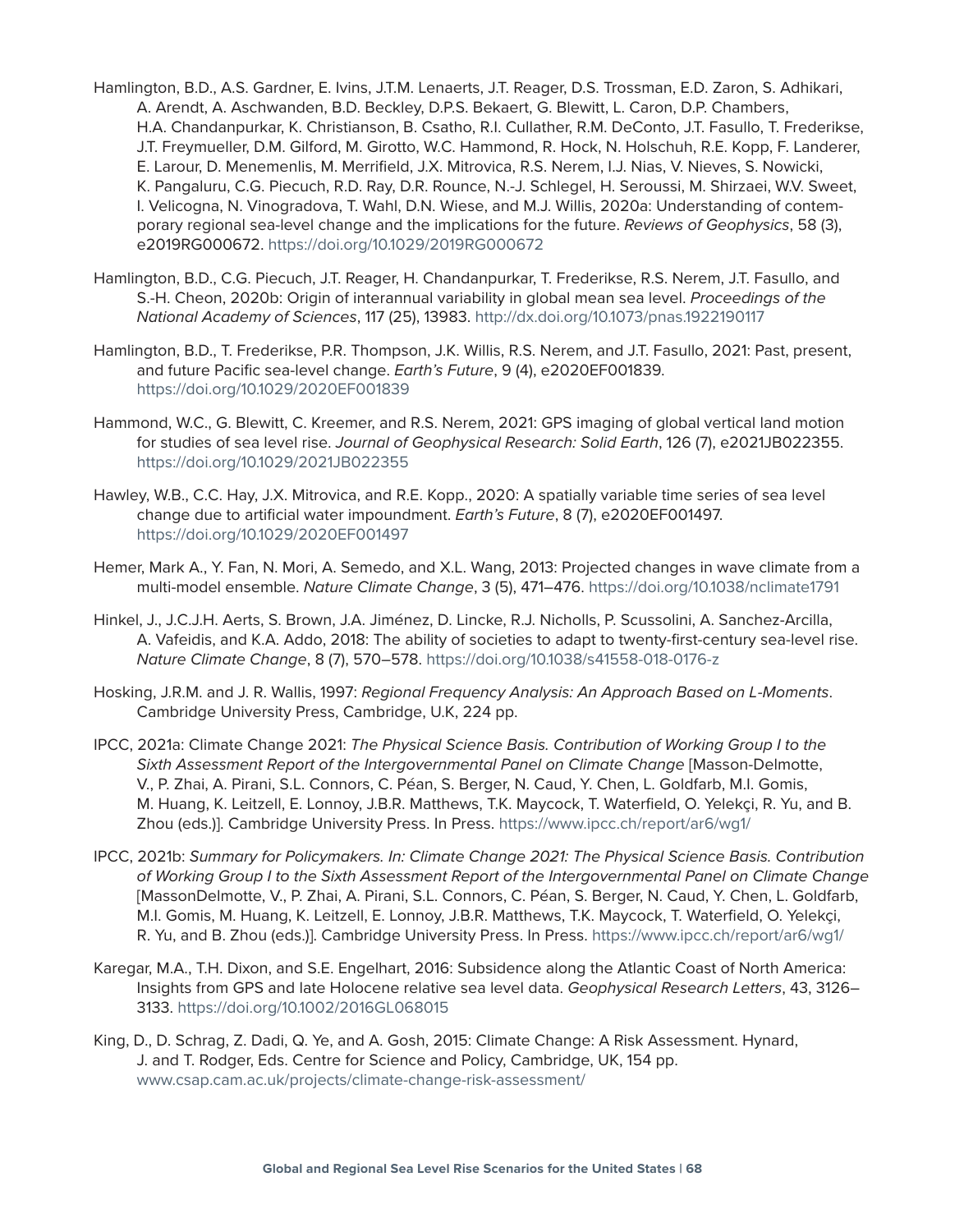- Kirwan, M.L. and K.B. Gedan, 2019: Sea-level driven land conversion and the formation of ghost forests. *Nature Climate Change*, 9 (6), 450–457. <https://doi.org/10.1038/s41558-019-0488-7>
- Konikow, L.F., 2011: Contribution of global groundwater depletion since 1900 to sea-level rise. *Geophysical Research Letters*, 38 (17).<https://doi.org/10.1029/2011GL048604>
- Kopp, R.E., R.M. Horton, C.M. Little, J.X. Mitrovica, M. Oppenheimer, D.J. Rasmussen, B.H. Strauss, and C. Tebaldi, 2014: Probabilistic 21st and 22nd century sea-level projections at a global network of tidegauge sites. *Earth's Future*, 2 (8), 383–406. <https://doi.org/10.1002/2014EF000239>
- Kopp, R.E., R.M. DeConto, D.A. Bader, C.C. Hay, R.M. Horton, S. Kulp, M. Oppenheimer, D. Pollard, and B.H. Strauss, 2017: Evolving understanding of Antarctic ice-sheet physics and ambiguity in probabilistic sea-level projections." *Earth's Future*, 5 (12), 1217–1233. <https://doi.org/10.1002/2017EF000663>
- Kopp, R.E., E.A. Gilmore, C.M. Little, J. Lorenzo-Trueba, V.C. Ramenzoni, and W.V. Sweet, 2019: Usable science for managing the risks of sea-level rise. *Earth's Future*, 7, 1235–1269. <https://doi.org/10.1029/2018EF001145>
- Krasting, J.P., J.P. Dunne, R.J. Stouffer, and R.W. Hallberg, 2016: Enhanced Atlantic sea-level rise relative to the Pacific under high carbon emission rates. *Nature Geoscience*, 9 (3), 210–214. <http://dx.doi.org/10.1038/ngeo2641>
- Langbein W.B., 1949: Annual floods and the partial-duration flood series. *Eos, Transactions American Geophysical Union*, 30 (6), 879–881. <https://doi.org/10.1029/TR030i006p00879>
- Larsen, C.F., R.J. Motyka, J.T. Freymueller, K.A. Echelmeyer, and E.R. Ivins, 2004: Rapid uplift of southern Alaska caused by recent ice loss. *Geophysical Journal International*, 158 (3), 1118–1133. [http://dx.doi.org/10.1111/j.1365-246X.2004.02356.](http://dx.doi.org/10.1111/j.1365-246X.2004.02356.x)
- Levermann, A., R. Winkelmann, T. Albrecht, H. Goelzer, N.R. Golledge, R. Greve, P. Huybrechts J. Jordan, G. Leguy, D. Martin, M. Morlighem, F. Pattyn, D. Pollard, A. Quiquet, C. Rodehacke, H. Seroussi, J. Sutter, T. Zhang, J. Van Breedam, R. Calov, R. DeConto, C. Dumas, J. Garbe, G.H. Gudmundsson, M.J. Hoffman, A. Humbert, T. Kleiner, W.H. Lipscomb, M. Meinshausen, E. Ng, S.M.J. Nowicki, M. Perego, S.F. Price, F. Saito, N.J. Schlegel, S. Sun, and R.S.W. van de Wal, 2020: Projecting Antarctica's contribution to future sea level rise from basal ice shelf melt using linear response functions of 16 ice sheet models (LARMIP-2). *Earth System Dynamics*, 11 (1), 35–76. [https://doi.org/10.5194/esd-11-35-](https://doi.org/10.5194/esd-11-35-2020) [2020](https://doi.org/10.5194/esd-11-35-2020)
- Longuet-Higgins, M.S. and R.W. Stewart, 1963: A note on wave set-up. *Journal of Marine Research*, 21 (4), 4–10.<https://images.peabody.yale.edu/publications/jmr/jmr21-01-01.pdf>
- Lyu, K., X. Zhang, J.A. Church, A.B.A. Slangen, and J. Hu. 2014: Time of emergence for regional sea-level change. *Nature Climate Change*, 4 (11), 1006–1010. [https://doi.org/10.1038/nclimate2397](https://www.nature.com/articles/nclimate2397)
- Marzeion, B., A.H. Jarosch, and M. Hofer, 2012: Past and future sea-level change from the surface mass balance of glaciers. *The Cryosphere*, 6 (6), 1295–1322. [https://doi.org/10.5194/tc-6-1295-2012](https://tc.copernicus.org/articles/6/1295/2012/)
- Marzeion, B., R. Hock, B. Anderson, A. Bliss, N. Champollion, K. Fujita, M. Huss, W.W. Immerzeel, P. Kraaijenbrink, J.-H. Malles, F. Maussion, V. Radić, D.R. Rounce, A. Sakai, S. Shannon, R. van de Wal, and H. Zekollari, 2020: Partitioning the uncertainty of ensemble projections of global glacier mass change. *Earth's Future*, 8 (7), e2019EF001470. <https://doi.org/10.1029/2019EF001470>
- McCallum, B.E., S.M. Wicklein, R.G. Reiser, R. Busciolano, J. Morrison, R.J. Verdi, J.A. Painter, E.R. Frantz, and A.J. Gotvald, 2013: Monitoring Storm Tide and Flooding from Hurricane Sandy along the Atlantic Coast of the United States, October 2012. Open File Report 2013-1043. U.S. Geological Survey, Reston, VA, 42 pp.<http://dx.doi.org/10.3133/ofr20131043>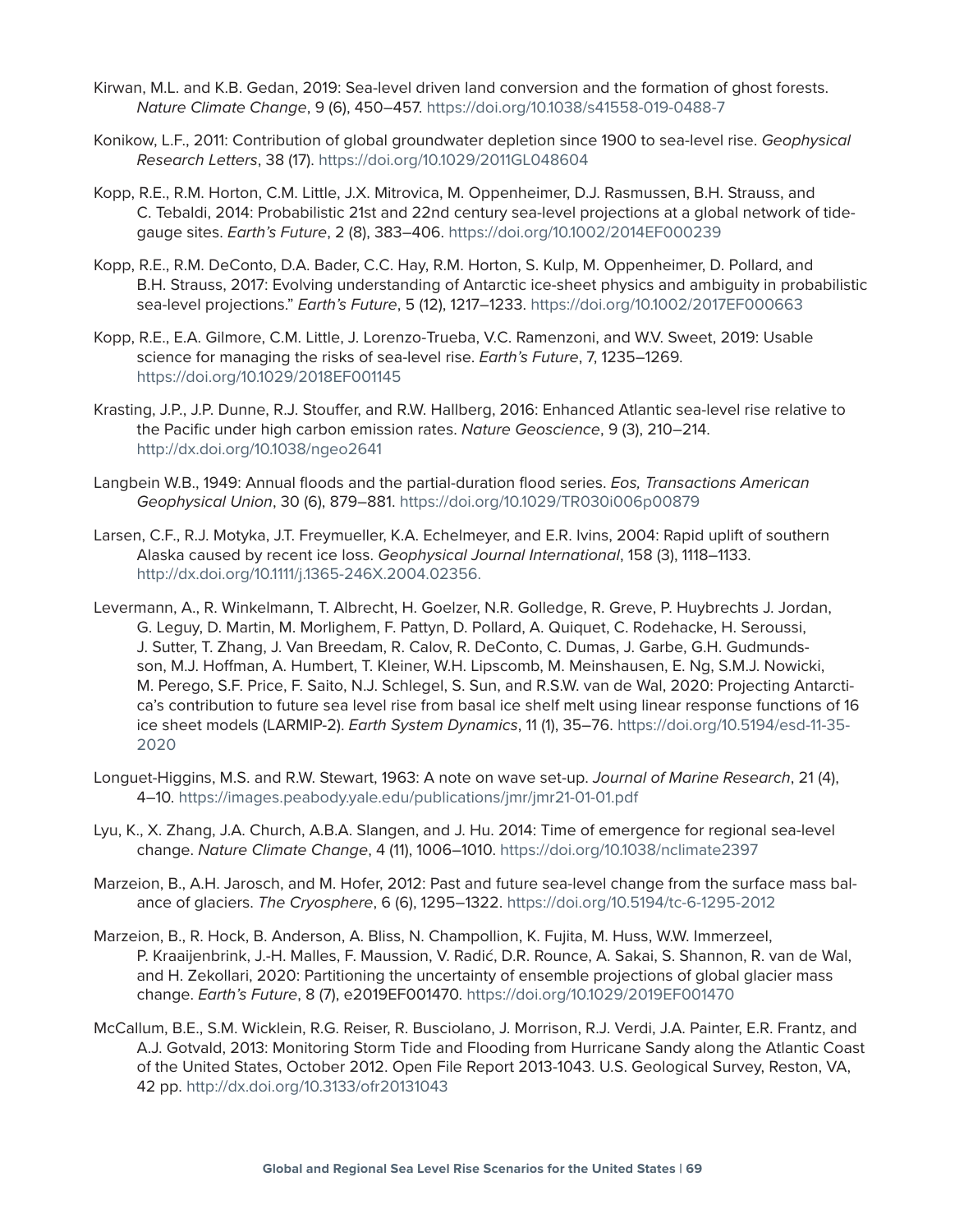- McKenzie, T., S. Habel, and H. Dulai, 2021: Sea-level rise drives wastewater leakage to coastal waters and storm drains. *Limnology and Oceanography Letters*, 6, 154–163. <https://doi.org/10.1002/lol2.10186>
- Menéndez, M., and P.L. Woodworth, 2010: Changes in extreme high water levels based on a quasi-global tide-gauge data set. *Journal of Geophysical Research: Oceans*, 115, C10011. <https://doi.org/10.1029/2009JC005997>
- Merrifield, M.A., A.S. Genz, C.P. Kontoes, and J.J. Marra, 2013: Annual maximum water levels from tide gauges: Contributing factors and geographic patterns. *Journal of Geophysical Research: Oceans*, 118 (5), 2535–2546.<https://doi.org/10.1002/jgrc.20173>
- Milne, G.A. and J.X. Mitrovica, 1998: Postglacial sea-level change on a rotating Earth. *Geophysical Journal International*, 133 (1), 1–19.<https://doi.org/10.1046/j.1365-246X.1998.1331455.x>
- Mitrovica, J.X., M.E. Tamisiea, J.L. Davis, and G.A. Milne, 2001: Recent mass balance of polar ice sheets inferred from patterns of global sea-level change. *Nature*, 409 (6823), 1026–1029. <https://doi.org/10.1038/35059054>
- Moftakhari, H. R., Jay, D. A., & Talke, S. A. (2016). Estimating river discharge using multiple-tide gauges distributed along a channel. *Journal of Geophysical Research: Oceans*, 121 (4), 2078–2097. <https://doi.org/10.1002/2015JC010983>
- Moore, F.C. and N. Obradovich, 2020: Using remarkability to define coastal flooding thresholds. *Nature Communications*, 11 (1), 1–8.<https://doi.org/10.1038/s41467-019-13935-3>
- Muis, S., M. Verlaan, H.C. Winsemius, J.C.J.H. Aerts, and P.J. Ward, 2016: A global reanalysis of storm surges and extreme sea levels. *Nature Communications*, 7 (1), 11969. <http://dx.doi.org/10.1038/ncomms11969>
- Nadal-Caraballo, N.C., M.O. Campbell, V.M. Gonzalez, M.J. Torres, J.A. Melby, and A.A. Taflanidis, 2020: Coastal Hazards System: A probabilistic coastal hazard analysis framework. *Journal of Coastal*  Research, 95 (SI), 1211–1216. <http://dx.doi.org/10.2112/SI95-235.1>
- NGS, 2001: Geodetic Program Needs of Louisiana and Wisconsin: Report to Congress. National Oceanic and Atmospheric Administration, National Ocean Service, National Geodetic Survey, Silver Spring, MD, 38 pp. [https://www.ngs.noaa.gov/PUBS\\_LIB/NGSreport\\_823.pdf](https://www.ngs.noaa.gov/PUBS_LIB/NGSreport_823.pdf)
- NOAA, 2003: Computational Techniques for Tidal Datums Handbook. NOAA Special Publication NOS CO-OPS 2. National Oceanic and Atmospheric Administration, National Ocean Service, Center for Operational Oceanographic Products and Services, Silver Spring, MD, 113 pp. [https://tidesandcurrents.noaa.](https://tidesandcurrents.noaa.gov/publications/Computational_Techniques_for_Tidal_Datums_handbook.pdf) [gov/publications/Computational\\_Techniques\\_for\\_Tidal\\_Datums\\_handbook.pdf](https://tidesandcurrents.noaa.gov/publications/Computational_Techniques_for_Tidal_Datums_handbook.pdf)
- NOAA, 2020: Surf Zone Forecast and Coastal/Lakeshore Hazard Services. National Weather Service Instruction 10-320. National Oceanic and Atmospheric Administration, National Weather Service, 38 pp. <http://www.nws.noaa.gov/directives/sym/pd01003020curr.pdf>
- NOAA NOS and U.S. Census Bureau, 2013: National Coastal Population Report: Population Trends from 1970 to 2020. National Oceanic and Atmospheric Administration, National Ocean Service, and U.S. Census Bureau, Silver Spring, MD, 22 pp. [https://aambpublicoceanservice.blob.core.windows.net/oceanser](https://aambpublicoceanservice.blob.core.windows.net/oceanserviceprod/facts/coastal-population-report.pdf)[viceprod/facts/coastal-population-report.pdf](https://aambpublicoceanservice.blob.core.windows.net/oceanserviceprod/facts/coastal-population-report.pdf)
- Obeysekera, J. and J. Salas, 2020: Hydrologic designs for extreme events under nonstationarity. In: *Engineering Methods for Precipitation under a Changing Climate*. Olsen, J.R. and K.T. Adamec, Eds. American Society of Civil Engineers, 63–82.<http://dx.doi.org/10.1061/9780784415528.ch04>
- One Climate Future, 2019: One Climate Future Climate Change Vulnerability Assessment. One Climate Future, Cities of Portland and South Portland, 181 pp. [https://www.oneclimatefuture.org/wp-content/up](https://www.oneclimatefuture.org/wp-content/uploads/2020/12/OneClimateFuture_VulnerabilityAssessment_Final.pdf)[loads/2020/12/OneClimateFuture\\_VulnerabilityAssessment\\_Final.pdf](https://www.oneclimatefuture.org/wp-content/uploads/2020/12/OneClimateFuture_VulnerabilityAssessment_Final.pdf)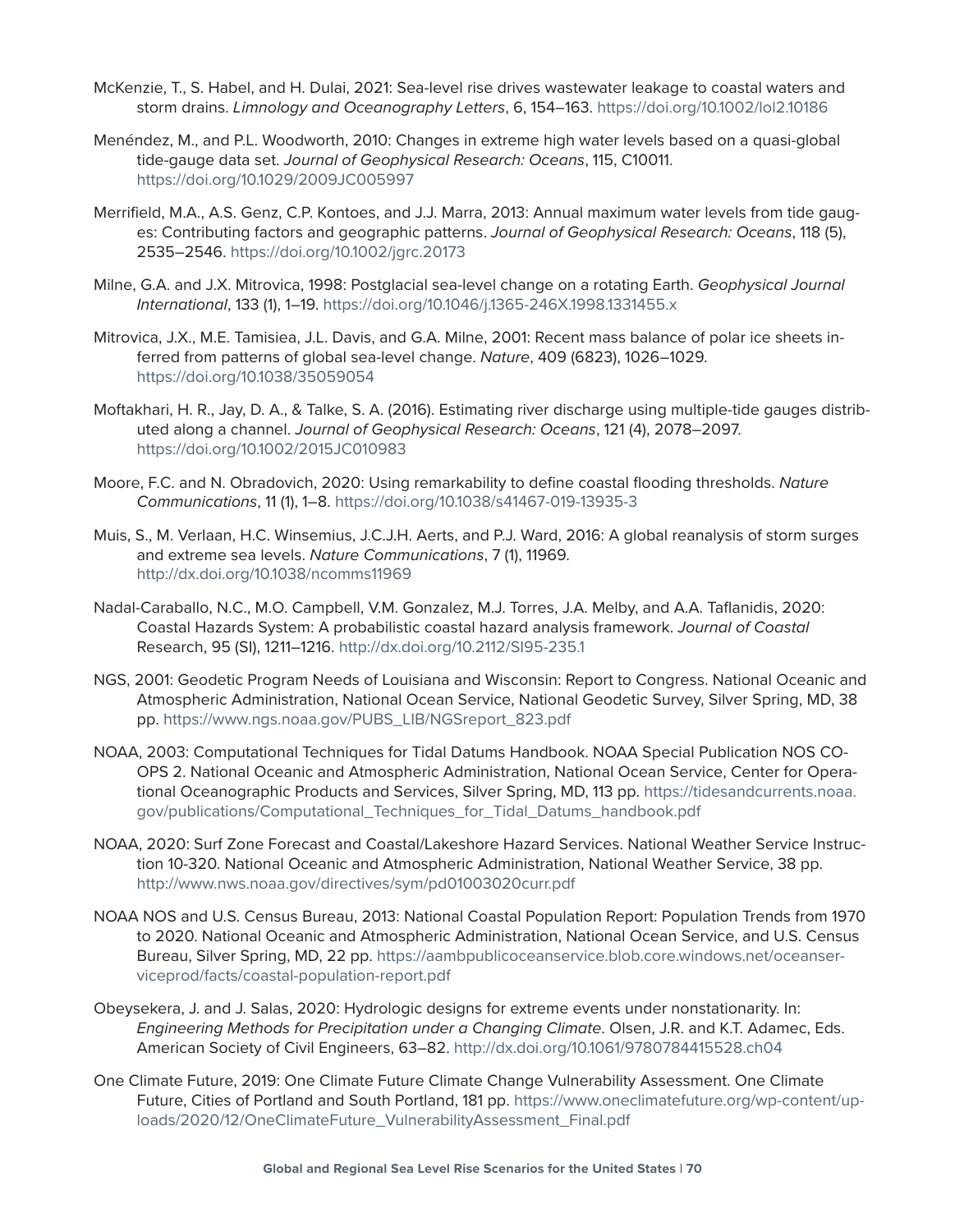- Oppenheimer, M., B.C. Glavovic , J. Hinkel, R. van de Wal, A.K. Magnan, A. Abd-Elgawad, R. Cai, M. Cifuentes-Jara, R.M. DeConto, T. Ghosh, J. Hay, F. Isla, B. Marzeion, B. Meyssignac, and Z. Sebesvari, 2019: Sea Level Rise and Implications for Low-Lying Islands, Coasts and Communities. In: *IPCC Special Report on the Ocean and Cryosphere in a Changing Climate* [H.-O. Pörtner, D.C. Roberts, V. Masson-Delmotte, P. Zhai, M. Tignor, E. Poloczanska, K. Mintenbeck, A. Alegría, M. Nicolai, A. Okem, J. Petzold, B. Rama, N.M. Weyer (eds.)]. In Press. [https://www.ipcc.ch/site/assets/uploads/](https://www.ipcc.ch/site/assets/uploads/sites/3/2019/11/08_SROCC_Ch04_FINAL.pdf) [sites/3/2019/11/08\\_SROCC\\_Ch04\\_FINAL.pdf](https://www.ipcc.ch/site/assets/uploads/sites/3/2019/11/08_SROCC_Ch04_FINAL.pdf)
- Parris, A., P. Bromirski, V. Burkett, D. Cayan, M. Culver, J. Hall, R. Horton, K. Knuuti, R. Moss, J. Obeysekera, A. Sallenger, and J. Weiss, 2012: Global Sea Level Rise Scenarios for the US National Climate Assessment. NOAA Tech Report OAR CPO-1. National Oceanic and Atmospheric Administration, Climate Program Office, 37 pp.<https://repository.library.noaa.gov/view/noaa/11124>
- Perica, S., S. Pavlovic, M. St. Laurent, C. Trypaluk, D. Unruh, and O. Wilhite, 2018: Precipitation-Frequency Atlas of the United States. Volume 11, Version 2.0 Texas. National Oceanic and Atmospheric Administration, National Weather Service, Silver Spring, MD.<https://repository.library.noaa.gov/view/noaa/22619>
- Piecuch, C. G. and, & Quinn, K. J. 2016: El Niño, La Niña, and the global sea level budget. *Ocean Science*, 12 (6), 1165–1177.<https://doi.org/10.5194/os-12-1165-2016>
- Reguero, B.G., M. Menéndez, F.J. Méndez, R. Mínguez, and I.J. Losada. 2012: A Global Ocean Wave (GOW) calibrated reanalysis from 1948 onwards. *Coastal Engineering*. 65, 38–55. <https://doi.org/10.1016/j.coastaleng.2012.03.003>
- Richter, K., B. Meyssignac, A.B.A. Slangen, A. Melet, J.A. Church, X. Fettweis, B. Marzeion, C. Agosta, S.R.M. Ligtenberg, G. Spada, M.D. Palmer, C.D. Roberts, and N. Champollion, 2020: Detecting a forced signal in satellite-era sea-level change. *Environmental Research Letters*, 15 (9), 094079. <https://doi.org/10.1088/1748-9326/ab986e>
- Rydlund, P. H. Jr., B. J. Densmore (2012). Methods of practice and guidelines for using survey-grade Global Navigation Satellite Systems (GNSS) to establish vertical datum in the United States Geological Survey. Chapter 1 of Section D, Field Survey Methods, Book 11, *Collection and Delineation of Spatial Data*. U.S. Geological Survey, Reston, Virginia, 102 pp. with appendixes.<http://pubs.usgs.gov/tm/11d1/>
- Salas, J.D., and J. Obeysekera, 2014: Revisiting the concepts of return period and risk for nonstationary hydrologic extreme events. *Journal of Hydrologic Engineering*, 19 (3) 554–568. [https://doi.org/10.1061/\(ASCE\)HE.1943-5584.0000820](https://doi.org/10.1061/(ASCE)HE.1943-5584.0000820)
- Salas, J.D., J. Obeysekera, and R. Vogel, 2018: Techniques for assessing water infrastructure for nonstationary extreme events: A review. *Hydrologic Science Journal*, 63 (3), 325–352. <https://doi.org/10.1080/02626667.2018.1426858>
- Salas, J.D. and J. Obeysekera, 2019: Probability distribution and risk of the first occurrence of k extreme hydrologic events. *Journal of Hydrologic Engineering*, 24 (10), 04019032. [https://doi.org/10.1061/\(ASCE\)HE.1943-5584.0001809](https://doi.org/10.1061/(ASCE)HE.1943-5584.0001809)
- Slangen, A.B.A., M. Carson, C.A. Katsman, R.S.W. van de Wal, A. Köhl, L.L.A. Vermeersen, and D. Stammer, 2014: Projecting twenty-first century regional sea-level changes. *Climatic Change*, 124 (1), 317–332. <http://dx.doi.org/10.1007/s10584-014-1080-9>
- Stockdon H.F., R.A. Holman, P.A. Howd, and A.H. Sallenger, Jr., 2006: Empirical parameterization of setup, swash, and runup. *Coastal Engineering*, 53 (7), 573–588. <https://doi.org/10.1016/j.coastaleng.2005.12.005>
- Sutton, R.T., 2019: Climate science needs to take risk assessment much more seriously. *Bulletin of the*  American *Meteorological Society*, 100 (9), 1637–1642. <https://doi.org/10.1175/BAMS-D-18-0280.1>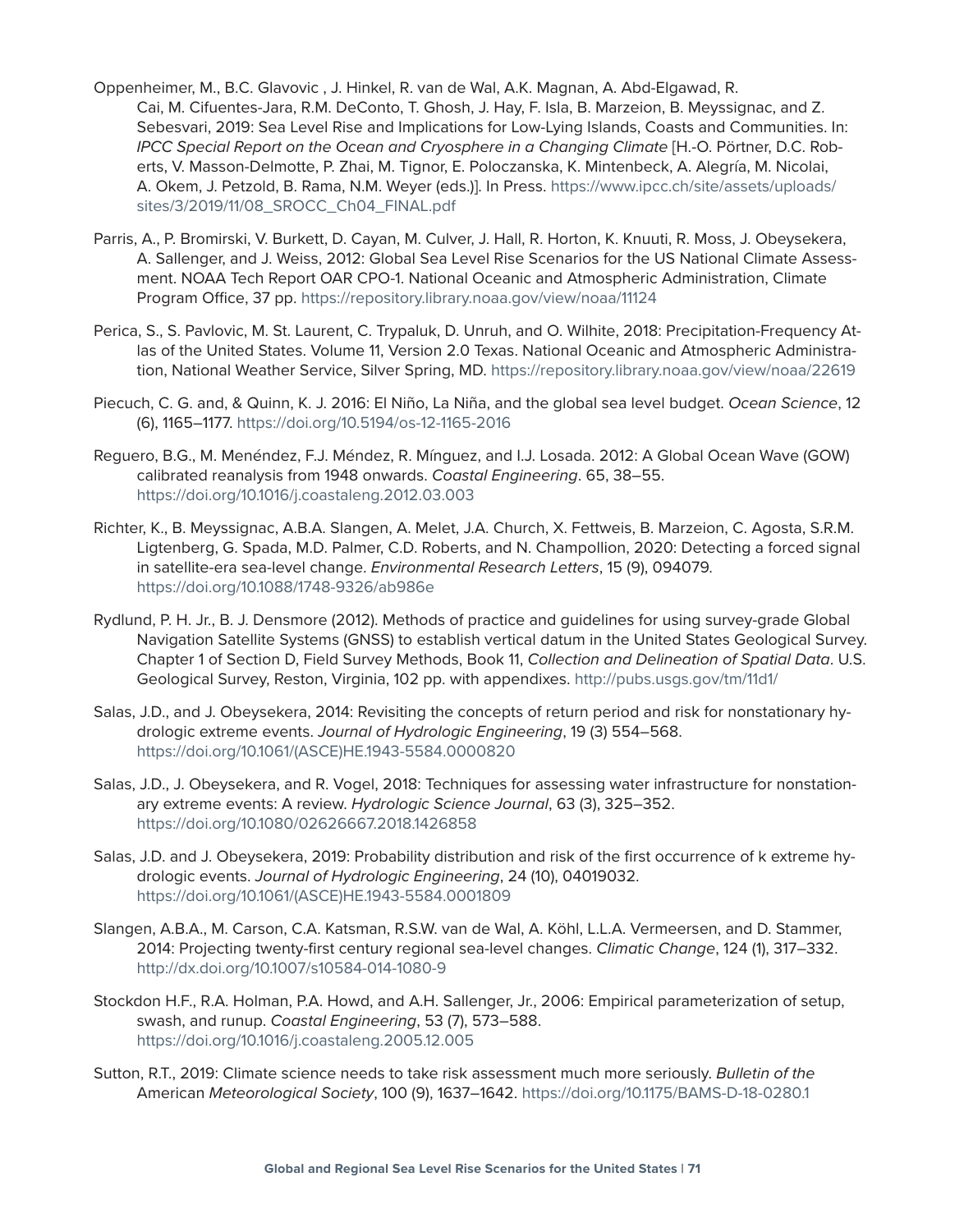- Sweeney, B. and A. Becker, 2020: Considering future sea level change in maritime infrastructure design: A survey of US Engineers. *Journal of Waterway, Port, Coastal, and Ocean Engineering*, 146 (4), 04020019. [http://dx.doi.org/10.1061/\(ASCE\)WW.1943-5460.0000583](http://dx.doi.org/10.1061/(ASCE)WW.1943-5460.0000583)
- Sweet, W.V. and J. Park, 2014: From the extreme to the mean: Acceleration and tipping points of coastal inundation from sea level rise. *Earth's Future*, 2 (12), 579–600. <https://doi.org/10.1002/2014EF000272>
- Sweet, W.V., J. Park, S. Gill, and J. Marra, 2015: New ways to measure waves and their effects at NOAA tide gauges: A Hawaiian-network perspective. *Geophysical Research Letters*, 42 (21), 9355–9361. <https://doi.org/10.1002/2015GL066030>
- Sweet, W.V., R.E. Kopp, C.P. Weaver, J. Obeysekera, R.M. Horton, E.R. Thieler, and C. Zervas, 2017: Global and Regional Sea Level Rise Scenarios for the United States. NOAA Technical Report NOS CO-OPS 083. National Oceanic and Atmospheric Administration, National Ocean Service, Center for Operational Oceanographic Products and Services, Silver Spring, MD, 75 pp. [https://tidesandcurrents.noaa.gov/](https://tidesandcurrents.noaa.gov/publications/techrpt83_Global_and_Regional_SLR_Scenarios_for_the_US_final.pdf) [publications/techrpt83\\_Global\\_and\\_Regional\\_SLR\\_Scenarios\\_for\\_the\\_US\\_final.pdf](https://tidesandcurrents.noaa.gov/publications/techrpt83_Global_and_Regional_SLR_Scenarios_for_the_US_final.pdf)
- Sweet, W.V., G. Dusek, J. Obeysekera, and J.J. Marra, 2018: Patterns and Projections of High Tide Flooding Along the U.S. Coastline Using a Common Impact Threshold. NOAA Technical Report NOS CO-OPS 086. National Oceanic and Atmospheric Administration, National Ocean Service, Silver Spring, MD, 44 pp. [https://tidesandcurrents.noaa.gov/publications/techrpt86\\_PaP\\_of\\_HTFlooding.pdf](https://tidesandcurrents.noaa.gov/publications/techrpt86_PaP_of_HTFlooding.pdf)
- Sweet, W.V., G. Dusek, G. Carbin, J.J. Marra, D. Marcy, and S. Simon, 2020a: 2019 State of U.S. High Tide Flooding with a 2020 Outlook. NOAA Technical Report NOS CO-OPS 092. National Oceanic and Atmospheric Administration, National Ocean Service, Silver Spring, MD, 24 pp. [https://tidesandcurrents.noaa.gov/publications/Techrpt\\_092\\_2019\\_State\\_of\\_US\\_High\\_Tide\\_Flood](https://tidesandcurrents.noaa.gov/publications/Techrpt_092_2019_State_of_US_High_Tide_Flooding_with_a_2020_Outlook_30June2020.pdf)[ing\\_with\\_a\\_2020\\_Outlook\\_30June2020.pdf](https://tidesandcurrents.noaa.gov/publications/Techrpt_092_2019_State_of_US_High_Tide_Flooding_with_a_2020_Outlook_30June2020.pdf)
- Sweet, W.V., A.S. Genz, J. Obeysekera, and J.J. Marra. 2020b: A regional frequency analysis of tide gauges to assess Pacific coast flood risk. *Frontiers in Marine Science*, 7, 883. <https://doi.org/10.3389/fmars.2020.581769>
- Sweet, W.V., S. Simon, G. Dusek, D. Marcy, W. Brooks, M. Pendleton, and J. Marra, 2021: 2021 State of High Tide Flooding and Annual Outlook. NOAA High Tide Flooding Report. National Oceanic and Atmospheric Administration, National Ocean Service, Silver Spring, MD, 28 pp. [https://tidesandcurrents.noaa.gov/publications/2021\\_State\\_of\\_High\\_Tide\\_Flooding\\_and\\_Annual\\_Out](https://tidesandcurrents.noaa.gov/publications/2021_State_of_High_Tide_Flooding_and_Annual_Outlook_Final.pdf)[look\\_Final.pdf](https://tidesandcurrents.noaa.gov/publications/2021_State_of_High_Tide_Flooding_and_Annual_Outlook_Final.pdf)
- Tebaldi, C., B.H. Strauss, and C.E. Zervas, 2012: Modelling sea level rise impacts on storm surges along US coasts. *Environmental Research Letters*, 7 (1), 014032. <https://doi.org/10.1088/1748-9326/7/1/014032>
- Thompson, P.R., M.J. Widlansky, B.D. Hamlington, M.A. Merrifield, J.J. Marra, G.T. Mitchum, and W. Sweet, 2021: Rapid increases and extreme months in projections of United States high-tide flooding. *Nature Climate Change*, 1–7. <https://doi.org/10.1038/s41558-021-01077-8>
- USACE, 1994: Engineering and Design: Hydrologic Frequency Estimates. ER 1110-2-1450. U.S. Army Corps of Engineers, Washington, DC, 8 pp. [https://www.publications.usace.army.mil/Portals/76/Publications/En](https://www.publications.usace.army.mil/Portals/76/Publications/EngineerRegulations/ER_1110-2-1450.pdf)[gineerRegulations/ER\\_1110-2-1450.pdf](https://www.publications.usace.army.mil/Portals/76/Publications/EngineerRegulations/ER_1110-2-1450.pdf)
- USACE. 2014. Procedures to Evaluate Sea Level Change: Impacts, Responses, and Adaptation. Technical Letter 1100-2-1. U.S. Army Corps of Engineers, Washington, DC, 254 pp. [https://www.publications.usace.](https://www.publications.usace.army.mil/portals/76/publications/engineertechnicalletters/etl_1100-2-1.pdf) [army.mil/portals/76/publications/engineertechnicalletters/etl\\_1100-2-1.pdf](https://www.publications.usace.army.mil/portals/76/publications/engineertechnicalletters/etl_1100-2-1.pdf)
- USACE MRG&P, 2017: 2015 Updated Atlas of U.S. Army Corps of Engineers Historic Daily Tide Data in Coastal Louisiana. MRG&P Report No. 14. U.S. Army Corps of Engineers, Mississippi River Geomorphology and Potamology Program, New Orleans, LA, 41 pp. [https://erdc-library.erdc.dren.mil/jspui/bit](https://erdc-library.erdc.dren.mil/jspui/bitstream/11681/25484/1/MRG%26P%20Report%20No%2014.pdf)[stream/11681/25484/1/MRG%26P%20Report%20No%2014.pdf](https://erdc-library.erdc.dren.mil/jspui/bitstream/11681/25484/1/MRG%26P%20Report%20No%2014.pdf)